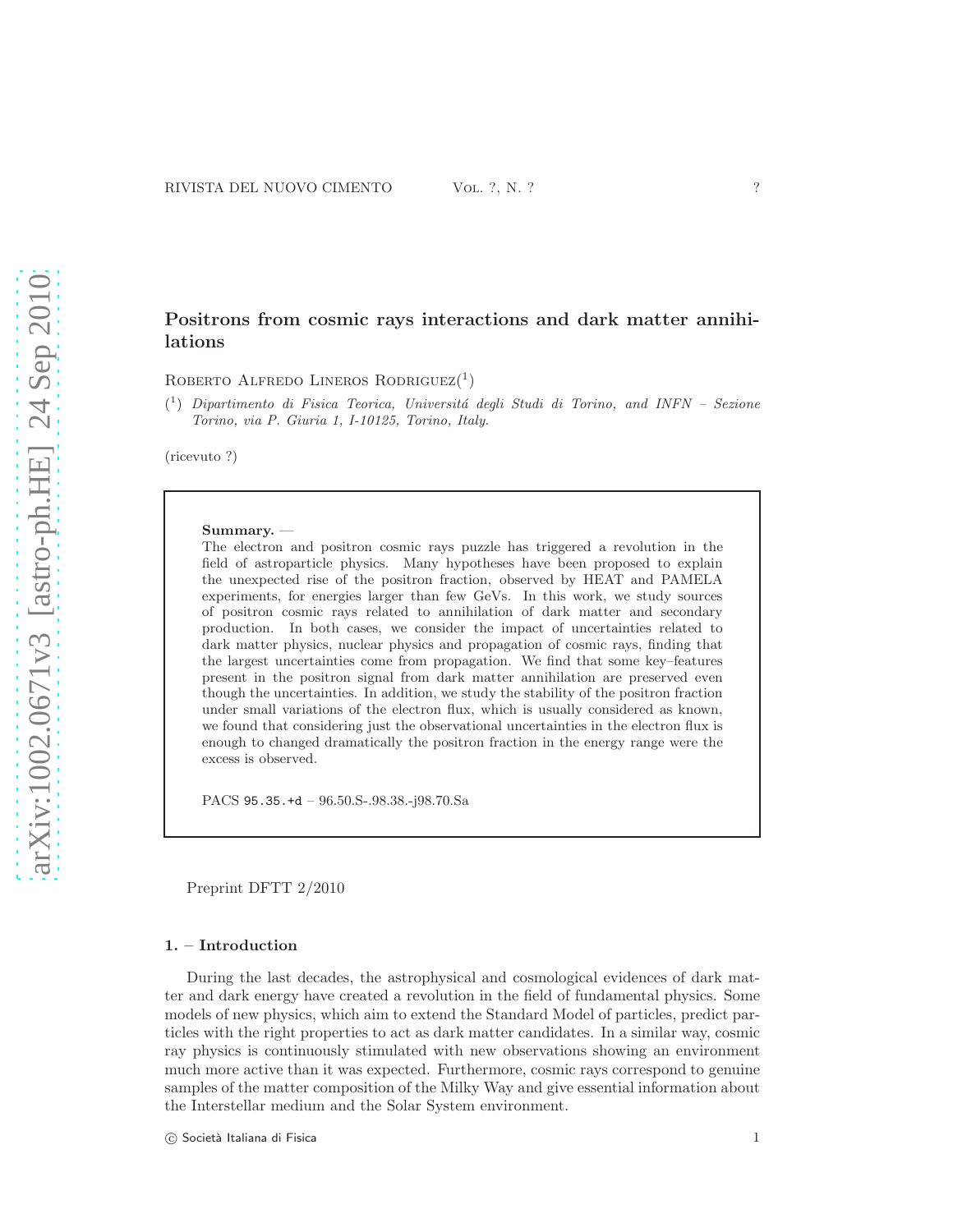A fraction of comic rays is composed by antimatter. This component may provide crucial clues on the non–standard sources of cosmic rays because it is less abundant than the matter cosmic–rays component. This analysis may open a window for dark matter searches.

This paper is based on results of the author's Ph.D. Thesis [1] and some other projects derived from it. In Section 2, we study the standard mechanisms of production of electrons and positrons. In the same spirit, in Section 3, the propagation of cosmic rays is reviewed and discussed. Then, we study the production of positrons in scenarios of dark matter annihilation (Section 4) and secondary production (Section 5).

### 2. – Production of positrons and electrons

In a first approach, the Standard Model of particles physics describes well enough the physics behind the production of cosmic rays. However, let us clarify that, the production in the astrophysical context arises both from particles physics and from the galactic environment.

Among the sources of cosmic rays, supernovae are the main ones and a big fraction of them comes from the matter expelled at the time of the explosion. This mechanism is generally the dominant one but not for all the species and energy scales. In fact, interactions between cosmic rays and the interstellar gas sizeably contributes, adding an extra amount of cosmic rays known as secondaries.

Electrons and positrons are also produced by other mechanisms, like pulsar emission [2], and decay/annihilation of dark matter [3].

21. PRODUCTION IN PROTON–PROTON COLLISIONS. – The nuclear scattering is the fundamental process behind secondary electrons and positrons. The secodary production takes place in the galactic disk when nuclei cosmic rays scatter off the interstellar medium. In particular, it depends on the composition of the interstellar medium – composed by hydrogen  $(0.9 \text{ part.}/\text{cm}^3)$  and helium gas  $(0.1 \text{ part.}/\text{cm}^3)$  [4, 5, 6, 7] – and on the fluxes of protons and alpha particles [8].

21.1. PRODUCTION FROM MESONS DECAY. In proton-proton collisions, charged pions and kaons are produced in big amounts. Their decay channels are responsible of the big amount of electrons and positrons. Of course, this is valid for collisions at low energy  $(p_{\text{lab}} < 20 \,\text{GeV})$  when meson production is dominant.

The electron and positron energy spectra are calculated from the inclusive cross section of pions and kaons and from the electron and positron spectra associated to their decays:

(1) 
$$
\frac{d\langle \eta \sigma \rangle_{pp \to e}}{d\varepsilon_e} = \frac{d\langle \eta \sigma \rangle_{pp \to e}^{\pi}}{d\varepsilon_e} + \frac{d\langle \eta \sigma \rangle_{pp \to e}^K}{d\varepsilon_e},
$$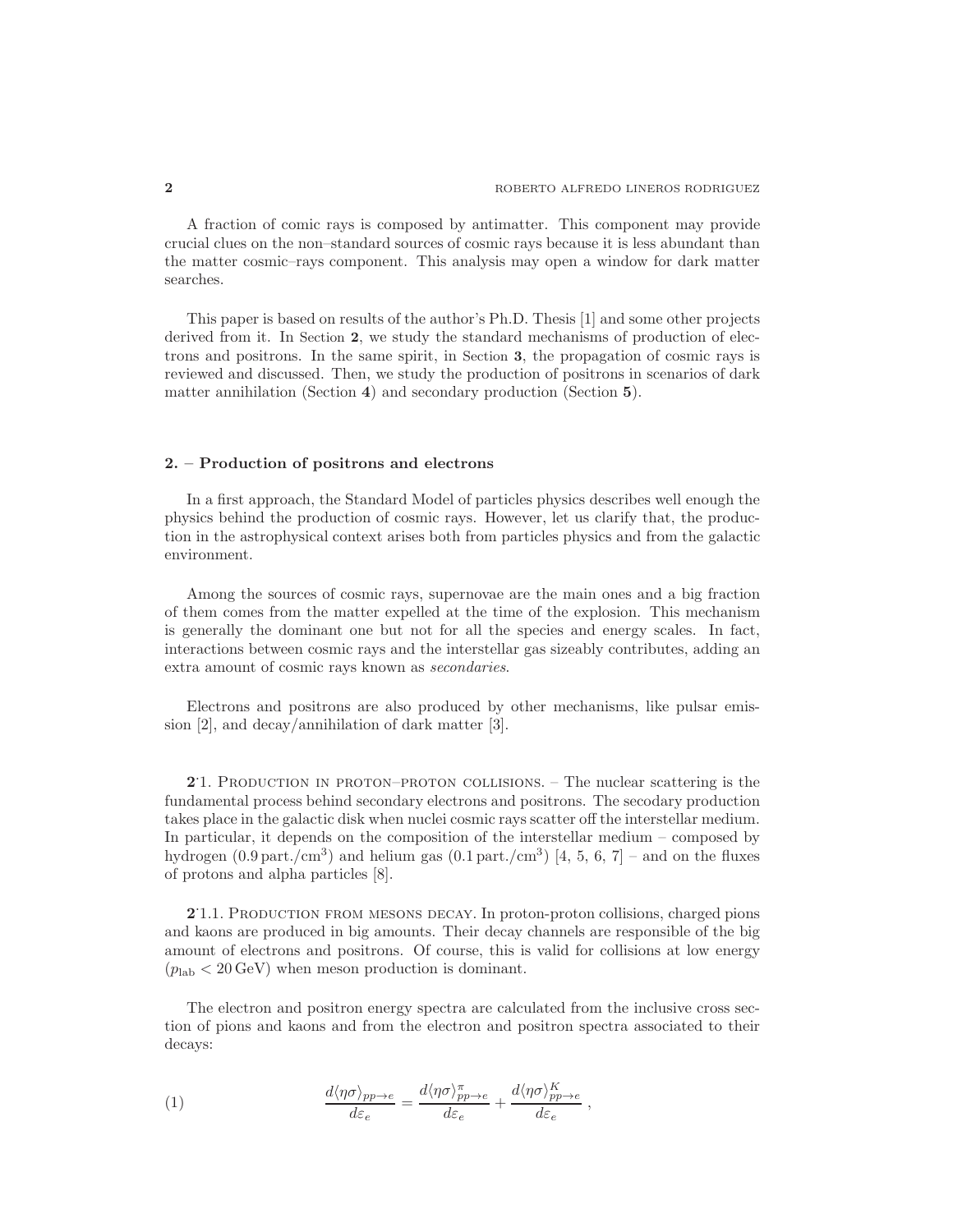where a particular contribution is generically calculated as:

(2) 
$$
\frac{d\langle\eta\sigma\rangle_{pp\to e}^X}{d\varepsilon_e}(\varepsilon_e,\varepsilon_p) = \int d\varepsilon_X \frac{d\langle\eta\sigma\rangle_{pp\to X}}{d\varepsilon_X}(\varepsilon_X,\varepsilon_p) \times f_{e,X}(\varepsilon_e,\varepsilon_X) ,
$$

where X denotes pions or kaons as intermediate particles and  $f_{e,X}$  the meson decay distribution into electrons or positrons. The decay distributions is analytically calculated including muon polarization effects [1]. Pion decays are the simplest ones because they have just one dominant decay mode  $(\mu^{\pm} \nu_{\mu})$  instead of kaon decays which are complex to treat (details in appendices C and D of [1]).

The inclusive cross sections of pions and kaons from proton–proton collisions are very difficult to calculate a priori. In the literature, two well known parametrization for the inclusive cross section of pions and kaons are available:

- Badhwar et al. parametrization [9, 10].
- Tan–Ng parametrization [11, 12].

Both parametrization reproduce good enough the observations in colliders. In any case, the small differences among them gives an estimation of uncertainties coming from nuclear and particle physics.

2'1.2. KAMAE ET AL. PARAMETRIZATION. A parametrization of production of positrons, electrons and other particles is proposed by Kamae et al. [13, 14, 15]. It aims to provide an easy way to compute and estimate cosmic ray fluxes that comes from interstellar medium interactions with nuclei cosmic rays.

New processes are included like contributions from  $\Delta(1238)$  and many hadron resonances around  $1600 \text{ [MeV/c}^2$  that make it accurate in the very low proton energy range  $(p_{\text{lab}} < 8 \text{ GeV})$ . Other included processes come from diffractive dissociation which contributes in the intermediate energy range  $(p_{\text{lab}} > 20 \,\text{GeV})$ .

In addition, this parametrization works for very high energy scales being based on simulators like PYTHIA [16] to generate the spectra at higher energies. Also, its big advantage is to save CPU time by avoiding to calculate the convolution among mesons production and meson decay into electrons and positrons.

2 . 1.3. Uncertainties from nuclear physics. Previously we described different approaches to calculate the electron and positron spectra in proton–proton collisions. Each parametrization is based on physical assumptions and encompasses available experimental data: therefore the small differences among them can be used to quantify the nuclear physics uncertainties.

In Figure 1, we show the comparisons among the three parametrizations for different proton kinetic energies. We note that these parametrization are closely similar in behavior. However, there are variations up to 80% at proton energies of 20 GeV, as in case of Kamae et al. versus Tan and Ng parametrization. Another feature is that the Kamae's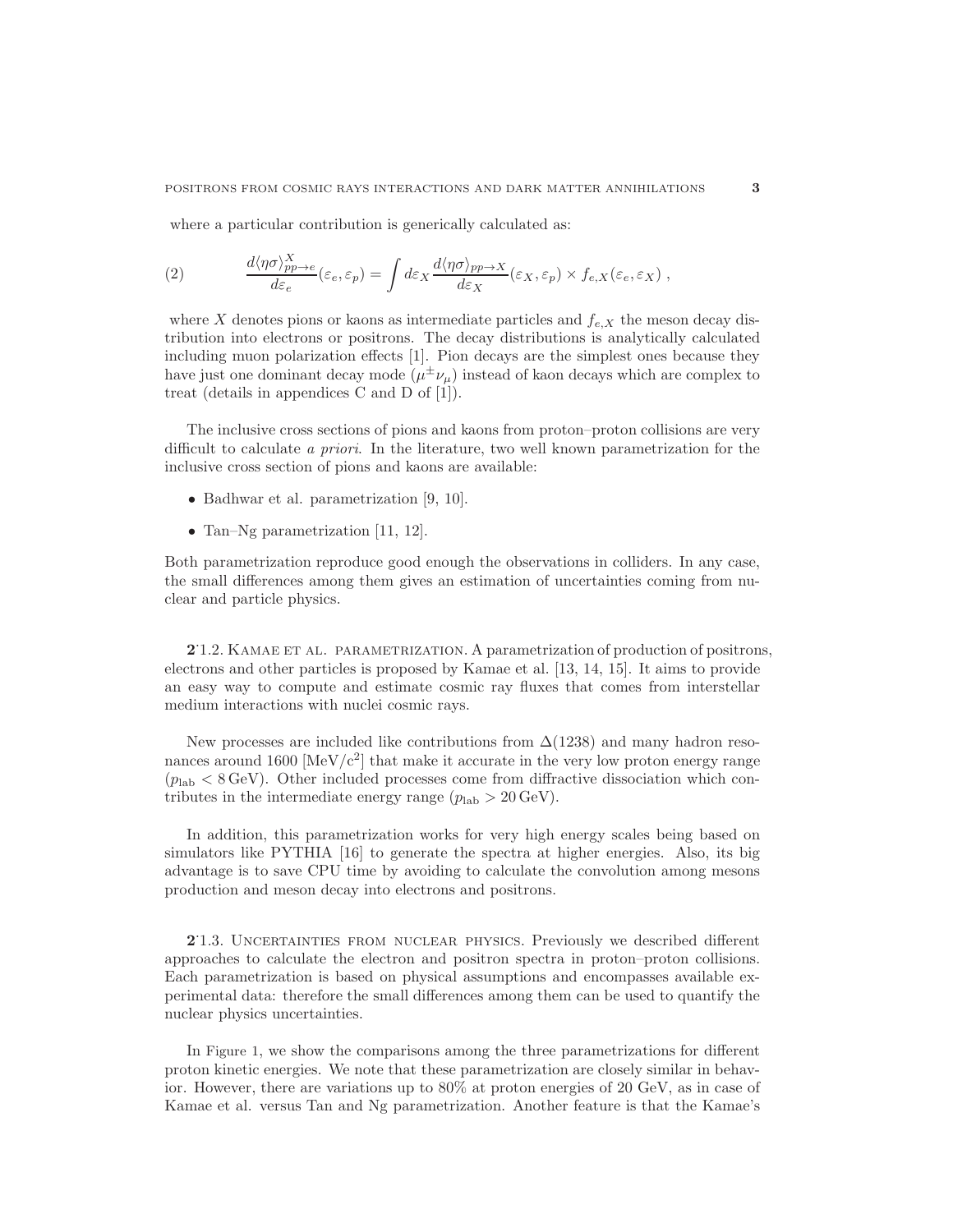

Figure 1. – Positron and electron inclusive cross section versus energy for proton energies of 2, 10 and 35 GeV. The different panels show the case of Badhwar et al. [9], Tan and Ng [12], and Kamae et al. [14] parametrizations. The last panel shows that the relative difference with respect to Tan and Ng solution is on average around 15% and 25% for Badhwar et al. and Kamae et al. cases respectively.

parametrization estimates a smaller electron cross section with respect to the other two parametrizations.

Due to the low statistics at very low energy, Badhwar's and Tan's parametrization tend to produce non-physical distributions for proton kinetic energies below 6 GeV. Nevertheless, the total inclusive cross section – the integrated version of those – are still in agreement with the available experimental data. To fix this undesirables feature, both parametrization are patched by doing a smooth transition from 3 GeV until 7 GeV with the Stecker's model [17, 18]. Let's clarify that Kamae's parametrization also includes that feature, but considering more resonances.

Moreover, for proton energies above 100 GeV, Badhwar's parametrization becomes unstable specially the electron cross section case.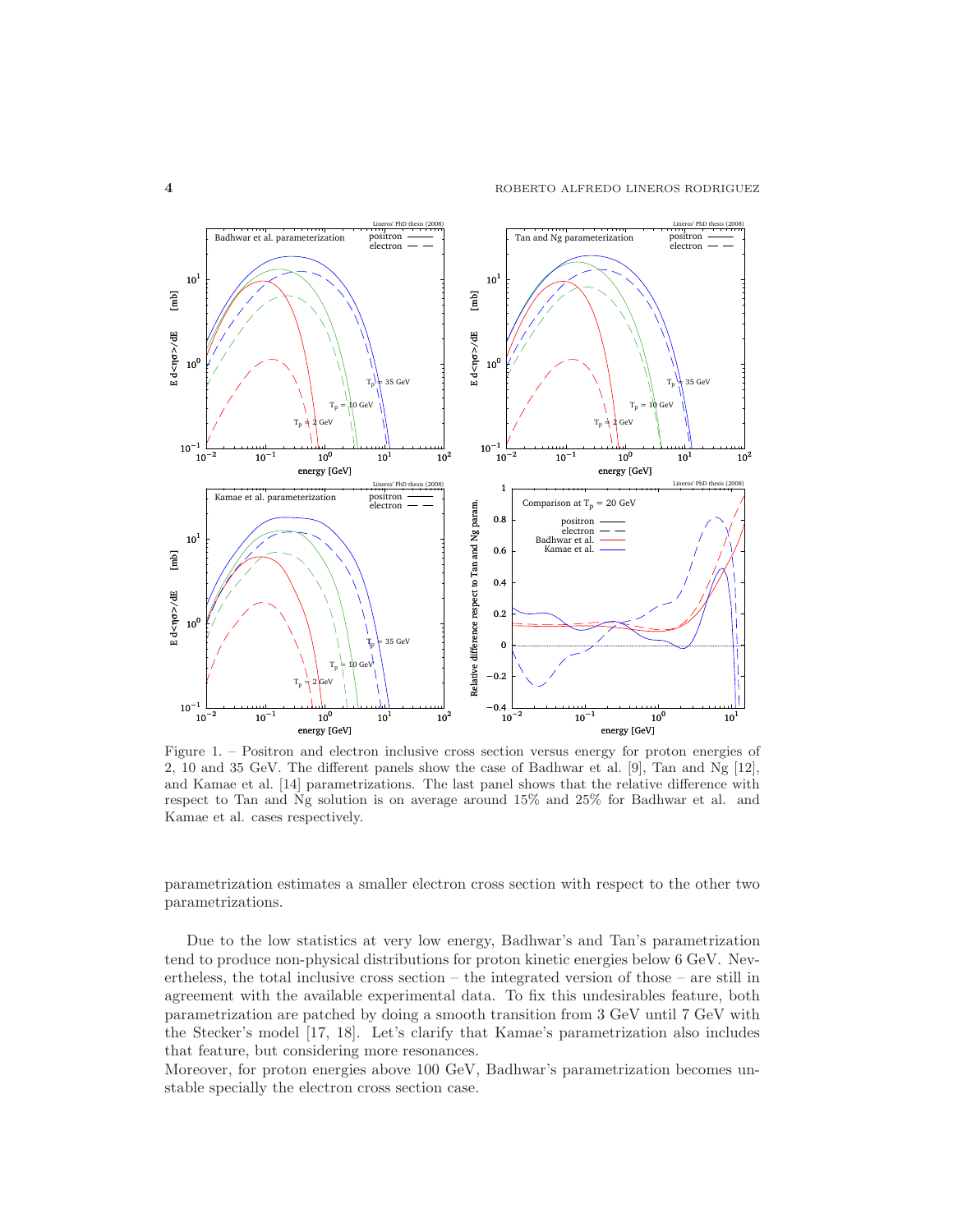|                                         | Intermediate state                                                                                                                                                     |                                                                                                                                                          |                                                                           |  |  |  |  |
|-----------------------------------------|------------------------------------------------------------------------------------------------------------------------------------------------------------------------|----------------------------------------------------------------------------------------------------------------------------------------------------------|---------------------------------------------------------------------------|--|--|--|--|
| $\blacksquare$<br>Charge $\blacksquare$ | Leptons                                                                                                                                                                | Quarks                                                                                                                                                   | Gauge Bosons                                                              |  |  |  |  |
| $+1$<br>$\theta$<br>-1                  | $(\nu_e e^+) (\nu_\mu \mu^+) (\nu_\tau \tau^+)$<br>$(e^-e^+)$ $(\mu^-\mu^+)$ $(\tau^-\tau^+)$<br>$(e^- \bar{\nu}_e)$ $(\mu^- \bar{\nu}_\mu)$ $(\tau^- \bar{\nu}_\tau)$ | $(ud)$ $(c\bar{s})$ $(tb)$<br>$(u\bar{u})$ $(d\bar{d})$ $(c\bar{c})$ $(s\bar{s})$ $(b\bar{b})$<br>$(t\bar{t})$<br>$(d\bar{u})$ $(s\bar{c})$ $(b\bar{t})$ | $(\gamma W^+) (ZW^+)$<br>$(gg)(ZZ)(W^-W^+)$<br>$(W^{-}\gamma)$ $(W^{-}Z)$ |  |  |  |  |

Table I. – Intermediate states for positron and electron multiplicity distributions.

2. PRODUCTION IN ANNIHILATION PROCESSES. – Electron and positrons can also be the result of annihilations. A first case to come in mind is the matter–antimatter annihilation like electron positron collisions at LEP.

The annihilation of dark matter also enters in this category, providing a new type of source of electrons and positrons that it would coexist with standard cosmic rays sources.

Independently of how these particles annihilate, electrons and positrons would come directly from the annihilation event (direct production case) or from the annihilation's sub-products, like decay of gauge or higgs bosons or hadronization/decay of quarks.

We work in a general approach, in which we generate electron and positron multiplicity distributions which are independent of dark matter physics and can be used for any purpose.

2.2.1. MULTIPLICITY DISTRIBUTION. In a generic annihilation case, the multiplicity distribution of electrons and positron is:

(3) 
$$
\left(\frac{dn_e}{d\varepsilon}\right)_{\chi\bar{\chi}\to eX} = \sum_i \text{BR}(\chi\bar{\chi}\to i) \left(\frac{dn_e}{d\varepsilon}\right)_{i\to eX},
$$

where we decompose the annihilation in intermediate states  $i$ , related directly to the annihilation mechanism via branching ratios, for instance, the dark matter annihilation case:

(4) 
$$
BR(\chi \bar{\chi} \to i) = \frac{\sigma(\chi \bar{\chi} \to i)}{\sigma_{\text{total}}}.
$$

This presents a general decomposition based on bricks which are the multiplicity distribution for many states i.

2.2. CALCULATION OF MULTIPLICITY DISTRIBUTIONS. We consider the most general set which is composed by pairs of Standard Model particles. Each pair preserve quantum numbers of the annihilation, i.e. an electrically neutral and colorless final state.

Depending on the case, we calculate analytical distributions for simple cases (electrons, positrons, and muons), and for complex ones, like the ones which involves hadroniza-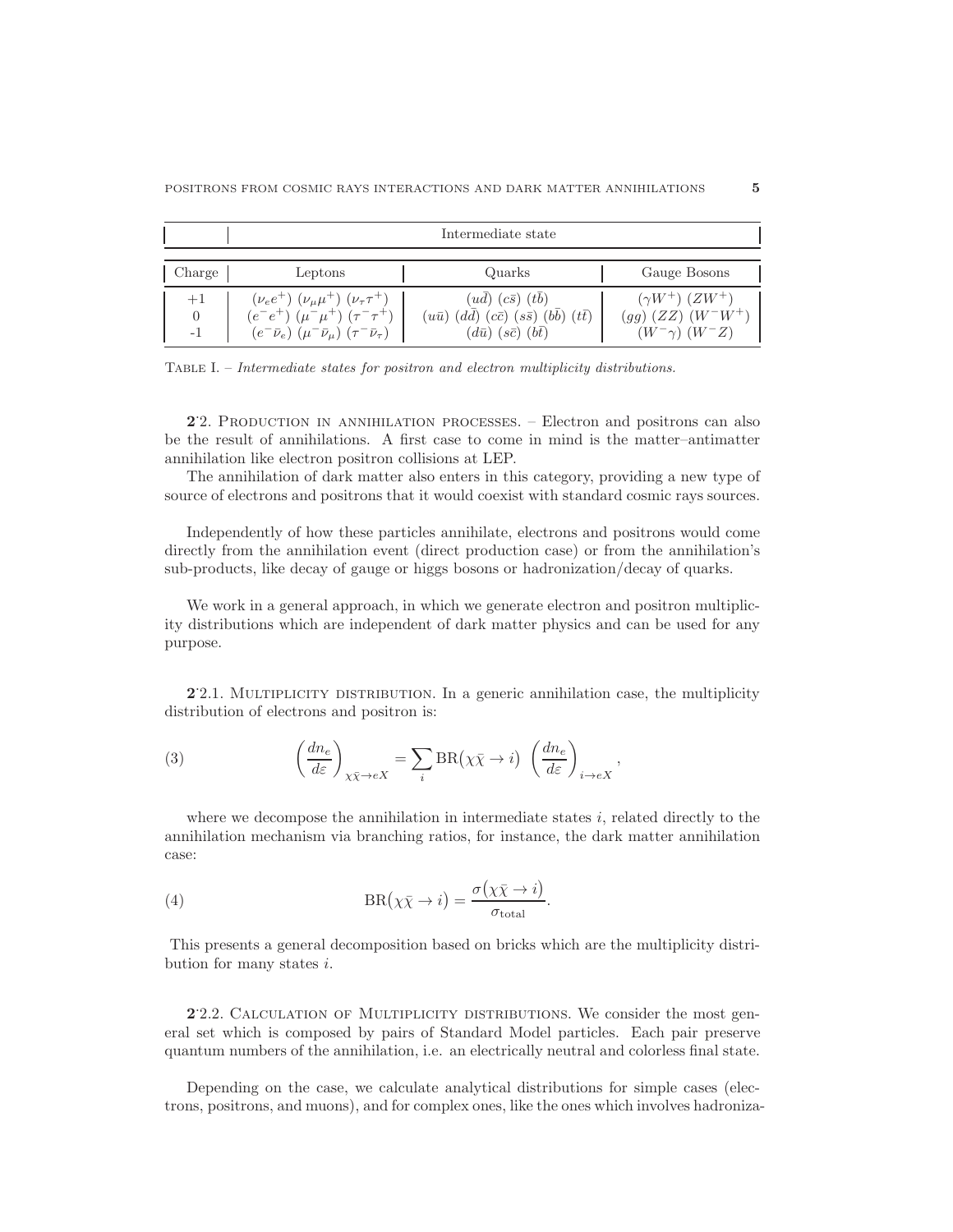

Figure 2. – Multiplicity distribution for positrons and electrons versus energy. Each panel shows a different intermediate state –  $W^+W^-$ ,  $\tau^+\tau^-$ ,  $b\bar{b}$ , and  $t\bar{t}$  – with dark matter masses  $(m_\chi)$  of 100 GeV (or 200 GeV) and 1 TeV. The different shapes on electron and positron distribution come from the effect of production of polarized muon.

tion processes, we used a modified version of PYTHIA [16] to generate the distribution, which includes the effect of polarization of muons.

The basic set is based on Standard Model particles Table I. Special cases like the Standard Model higgs and models like Two Higgs Doublet Models are easily composed using the basic set (details in [1]).

In Figure 2, we present multiplicity distributions for cases inspired by annihilation of dark matter. We observe that the shape of each distribution depends directly on the intermediate state: states involving quarks produce a softer electron and positron spectra than leptonic cases. In addition, the effect related to the polarization of muon in meson decays also has an impact, producing more energetic electrons than positrons.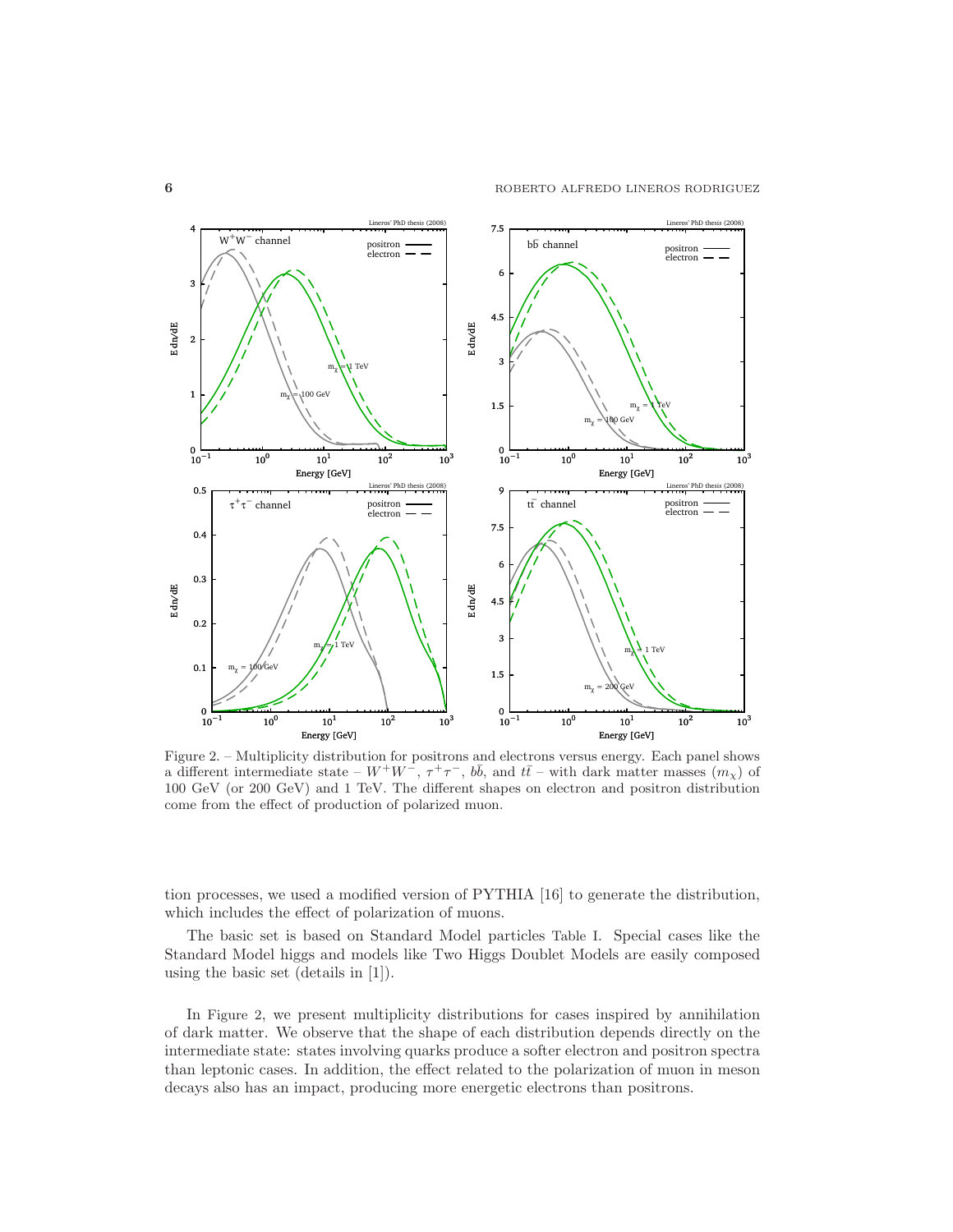

Figure 3. – Propagation Zone geometry for the Milky Way. A cylinder of radius  $R (= 20$  kpc) with thickness of  $2 L$  delimits the region where cosmic rays propagate. A small cylinder with same radius but with thickness  $2 h_z (= 200 \text{ pc})$  models the Galactic plane. The Solar system is placed at the Galactic plane with distance  $r_{\odot} = 8.5$  kpc from the Galactic center.

#### 3. – Propagation of positron and electron cosmic rays

The cosmic rays' journey from the source until the Earth is a complex problem. Since cosmic rays start to travel, they are affected by many processes and their intensity depends on the cosmic ray energy scale. For instance, in the GeV–range, their are strongly affected by turbulent magnetic fields that induce spatial diffusion, similar to the behavior of a single molecule in a gas.

For the GeV–scale cosmic rays, the Galactic medium has a very important role on the propagation. Apart from the turbulent magnetic fields, there are also interactions with diffuse radiation fields (UV, IR, CMB). Their continuous interaction changes the cosmic rays energy, electrons and positrons are more affected than other species.

The combined effect of diffusion, energy losses, distance, among others, cause that the observed cosmic rays spectra is rather different from the original one.

3<sup>1</sup>. Two–Zone Propagation Model. – The modelization of cosmic rays propagation is a hard task due to the propagation complexity. We use a successfully tested model for propagation of cosmic rays [19, 20] which is tuned properly to explain the current observations on abundances of nuclear cosmic rays. In general terms, this model is divided in two parts:

• The propagation zone: the region related to the extension of turbulent magnetic fields, where cosmic rays propagate in a diffusive regime. Outside this region, we suppose cosmic rays propagate in straight lines: this induces cosmic rays leaking from the diffusive zone.

The propagation zone is composed by two cylinders centered at the Galactic center (Figure 3). Both cylinders have a common radius equal to the galactic one  $(R = 20 \text{ kpc})$ . The thick cylinder has a height of 2L and fills the whole propagation zone. Its height is constrained by measurements of many species of cosmic rays [20]. The second cylinder is a *thin disk* with height  $2h_z$ , where  $h_z = 100$  pc. It also contains the interstellar medium, cosmic rays sources and interactions among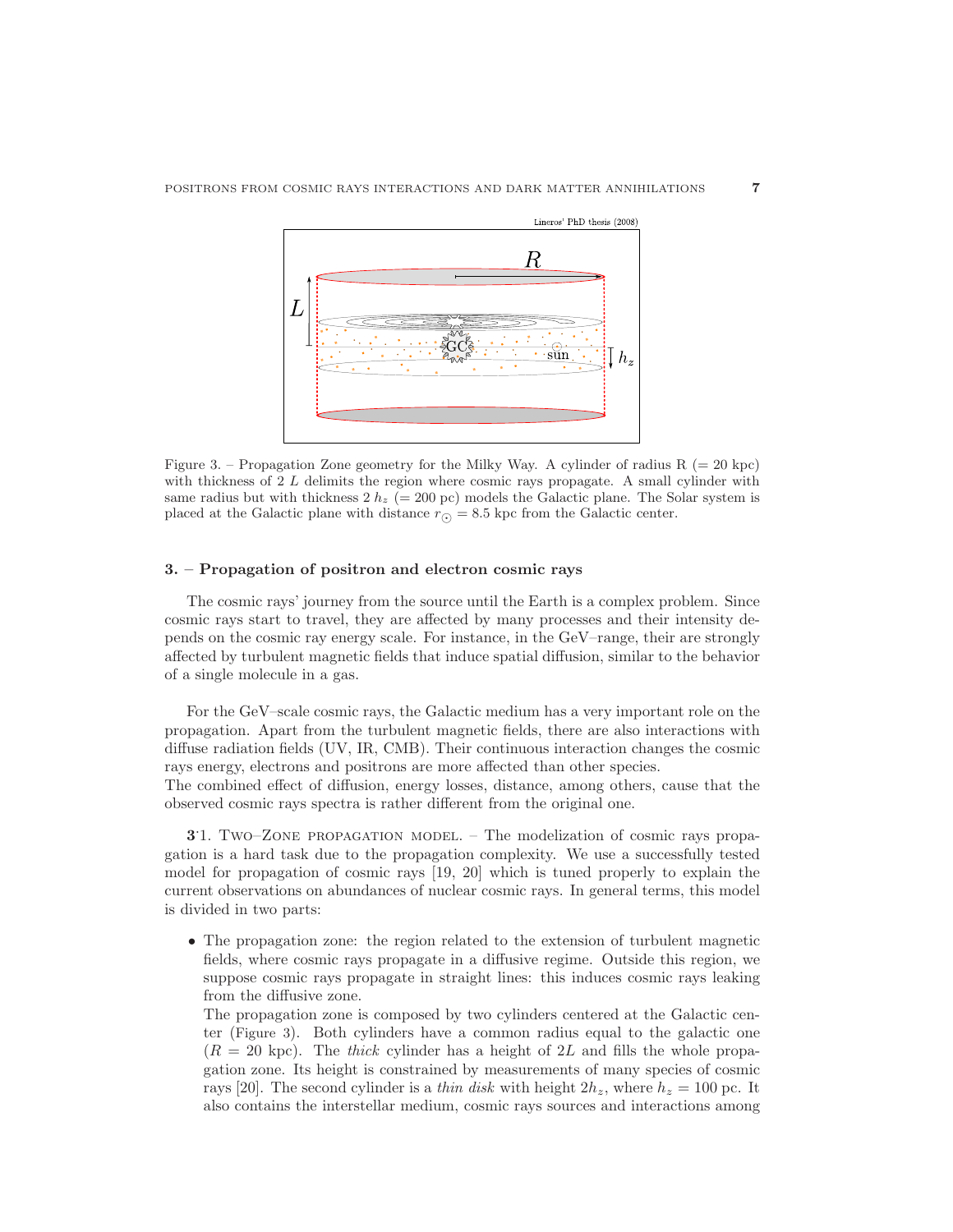them.

• The transport equation: it corresponds to a continuity equation for the number density of cosmic rays per unit of energy. It contains all physical processes that are related to cosmic rays physics, like energy losses, diffusion, re-acceleration and cosmic rays sources.

3 . 2. Transport Equation for electrons and positrons. – In this case, the transport equation is slightly different from the one for nuclei cosmic rays because the dominant energy loss process is the interaction with radiation fields (via inverse Compton scattering) which is much efficient in these particles than in nuclei cosmic ray. Then the transport equation for number density of electron and positrons  $(\psi)$  is:

(5) 
$$
\frac{\partial \psi}{\partial t} - \nabla (D(\varepsilon) \nabla \psi) - \frac{\partial}{\partial \varepsilon} (b(\varepsilon) \psi) = q,
$$

where  $D(\varepsilon)$  is the diffusion coefficient,  $b(\varepsilon)$  the energy loss term, and q the source term. The diffusion term is considered homogeneous in space with a energy dependence:

(6) 
$$
D(\varepsilon) = K_0 \left(\frac{\varepsilon}{\varepsilon_0}\right)^{\delta},
$$

where  $K_0$  and  $\delta$  are phenomenological parameters inspired by models of the interstellar medium based on magneto hydrodynamics.  $\varepsilon_0$  is a normalization energy scale, here fixed at the value of 1 GeV.

Energy losses are related to interactions of electron and positrons with the interstellar radiation fields, the cosmic microwave background, and the galactic magnetic field. Commonly, this term is:

(7) 
$$
b(\varepsilon) = \frac{\varepsilon_0}{\tau_E} \left(\frac{\varepsilon}{\varepsilon_0}\right)^2,
$$

where  $\tau_E(=10^{16} \text{ s})$  corresponds to an effective energy loss time calculated via the inverse Compton scattering with the radiation fields in the Thomson regime. However, this term is no longer valid for energies larger than  $m_e^2/\langle \varepsilon_\gamma \rangle$ , where  $\langle \varepsilon_\gamma \rangle$  is the radiation field energy, and it has to be corrected considering the Klein-Nishina cross section [21, 22, 23].

In Figure 4, we present the energy loss term for the different components of the radiation field and those are compared to the standard assumption of the Thomson regime (Equation 7). The figure is from our recent work [24] that follows the line of the Author's thesis.

3<sup>3</sup>. TRANSPORT EQUATION SOLUTION. – We solve the differential eaution by means of Green functions which correspond to the solution for a point–like source:

(8) 
$$
q(t, \vec{x}, \varepsilon) = \delta(t - t_s) \delta(\varepsilon - \varepsilon_s) \delta^3(\vec{x} - \vec{x}_s) ,
$$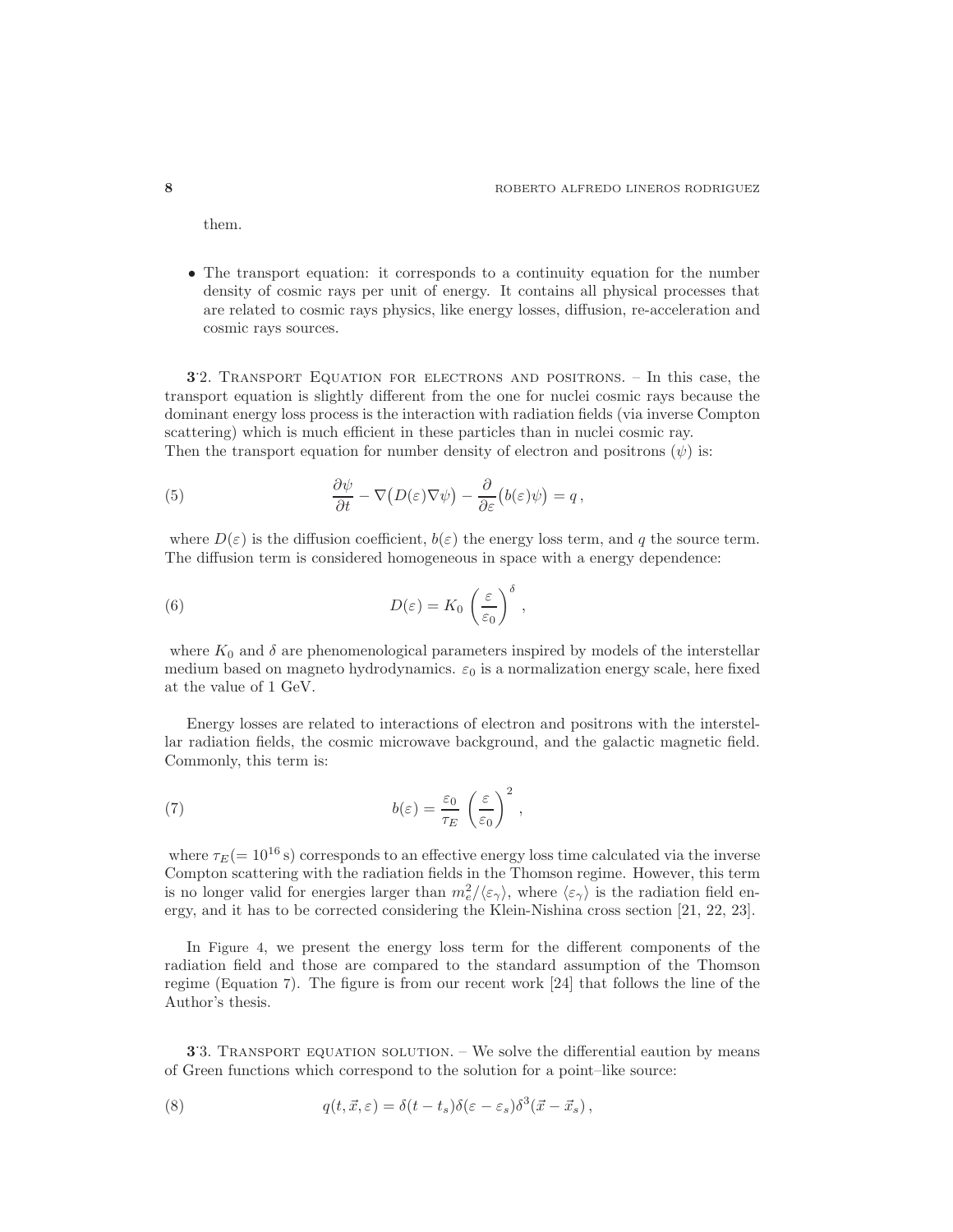

Figure 4. – Energy loss term  $10^{16} \varepsilon^{-2} b(\varepsilon)$  versus electron (positron) energy. The energy loss for different radiation fields models and the standard assumption are shown

where  $t_s$ ,  $\varepsilon_s$ , and  $\vec{x}_s$  correspond to the injection time, energy, and position.

The green function is easily obtained through the Fourier transformation method [25, 1] and it has an analytical form [24]:

(9) 
$$
G(t, t_0, \vec{x}, \vec{x}_s, \varepsilon, \varepsilon_s) = \delta(t - t_s - \tau_c) \frac{\hat{G}(\vec{x}, \vec{x}_s, \lambda_d)}{b(\varepsilon)}
$$

$$
= \delta(t - t_s - \tau_c) G_{ss}(\vec{x}, \vec{x}_s, \varepsilon, \varepsilon_s),
$$

where  $\widetilde{G}$  is the *tilded green function*:

(10) 
$$
\widetilde{G}(\vec{x}, \vec{x}_0, \lambda_d) = \frac{1}{\pi^{3/2} \lambda_d^3} \exp\left(-\frac{(\vec{x} - \vec{x}_0)^2}{\lambda_d^2}\right),
$$

and it is proportional to the Green function  $(G_{ss})$  in the time independent case (steadystate regime).

The terms  $\tau_c$  and  $\lambda_d$  are rich in physical meaning and come naturally from the solution.  $\tau_c$  is the *cooling time* which corresponds to the time lapses for an electron or positron to reduce its energy from  $\varepsilon_s$  to  $\varepsilon\colon$ 

(11) 
$$
\tau_c(\varepsilon, \varepsilon_s) = \int_{\varepsilon}^{\varepsilon_s} d\varepsilon \, 1/b(\varepsilon) \, .
$$

In the same way,  $\lambda_d$  is the *diffusion length* which gives a scale for the propagation and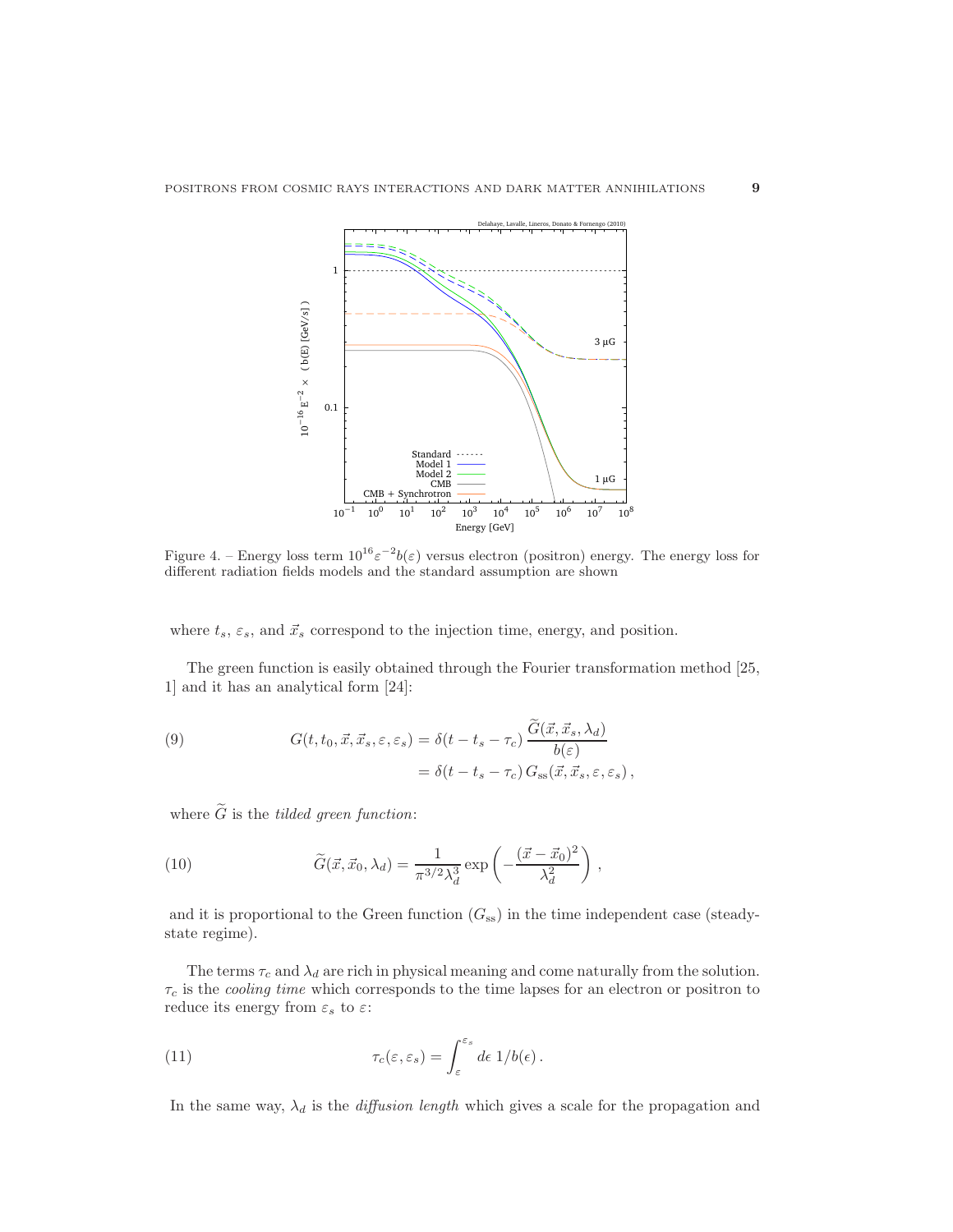is defined by:

(12) 
$$
\lambda_d^2(\varepsilon, \varepsilon_s) = 4 \int_{\varepsilon}^{\varepsilon_s} d\varepsilon \ D(\varepsilon) / b(\varepsilon) \, .
$$

The former two quantities become fundamental to describe the propagation. Also those can be calculated for any type of diffusion coefficient and energy loss term allowing us to explore new forms, like: deviations from the standard diffusion coefficient and extra energy loss processes.

With the Green function, we are able to find the solution for the transport equation for any generic source  $Q$ . The solution is found by convoluting the source with the green function in the following way:

(13) 
$$
\psi(t, \vec{x}, \varepsilon) = \int_{-\infty}^{t} dt_s \int_{\varepsilon}^{\infty} d\varepsilon_s \int d^3x_s \ G(t, t_s, \vec{x}, \vec{x}_s, \varepsilon, \varepsilon_s) \times Q(t_s, \vec{x}_s, \varepsilon_s),
$$

where the integration limits are set to consider only the physical contribution from the source Q.

As we previously said, the model considers that cosmic rays may escape from the propagation zone when they reach its boundaries. This means:

(14) 
$$
z = \pm L \vee \sqrt{x^2 + y^2} = R \implies \psi(t, \vec{x}, \varepsilon) = 0,
$$

these conditions just affect the tilded Green function (Equation 10).

There are two standard approaches to impose the boundary conditions:

• Eigenfunction expansion: The transport equation is solved using a complete set of Helmholtz equation eigenfunctions  $(\chi_g)$  that naturally respect the boundary conditions. The green function is analytical in some cases and correspond to the sum on eigenvalues  $(g)$ :

(15) 
$$
\widetilde{G}_{\text{bc}}(\vec{x}, \vec{x}_s, \lambda_d) = \sum_g \chi_g^{\dagger}(\vec{x}_s) \chi_g(\vec{x}) \exp\left(-\frac{1}{4}g^2 \lambda_d^2\right).
$$

We use the Fourier–Bessel expansion, where harmonics functions are used for vertical coordinate and first kind Bessel functions for the radial one. The method is very well behaved and fast to calculate when  $\lambda_d$  is rather big [26, 27, 1].

• Method of Images: Also known as Method of Inversion, it consists on adding counter terms or mirror sources that compensate the effect of the original source, preserving the boundary condition.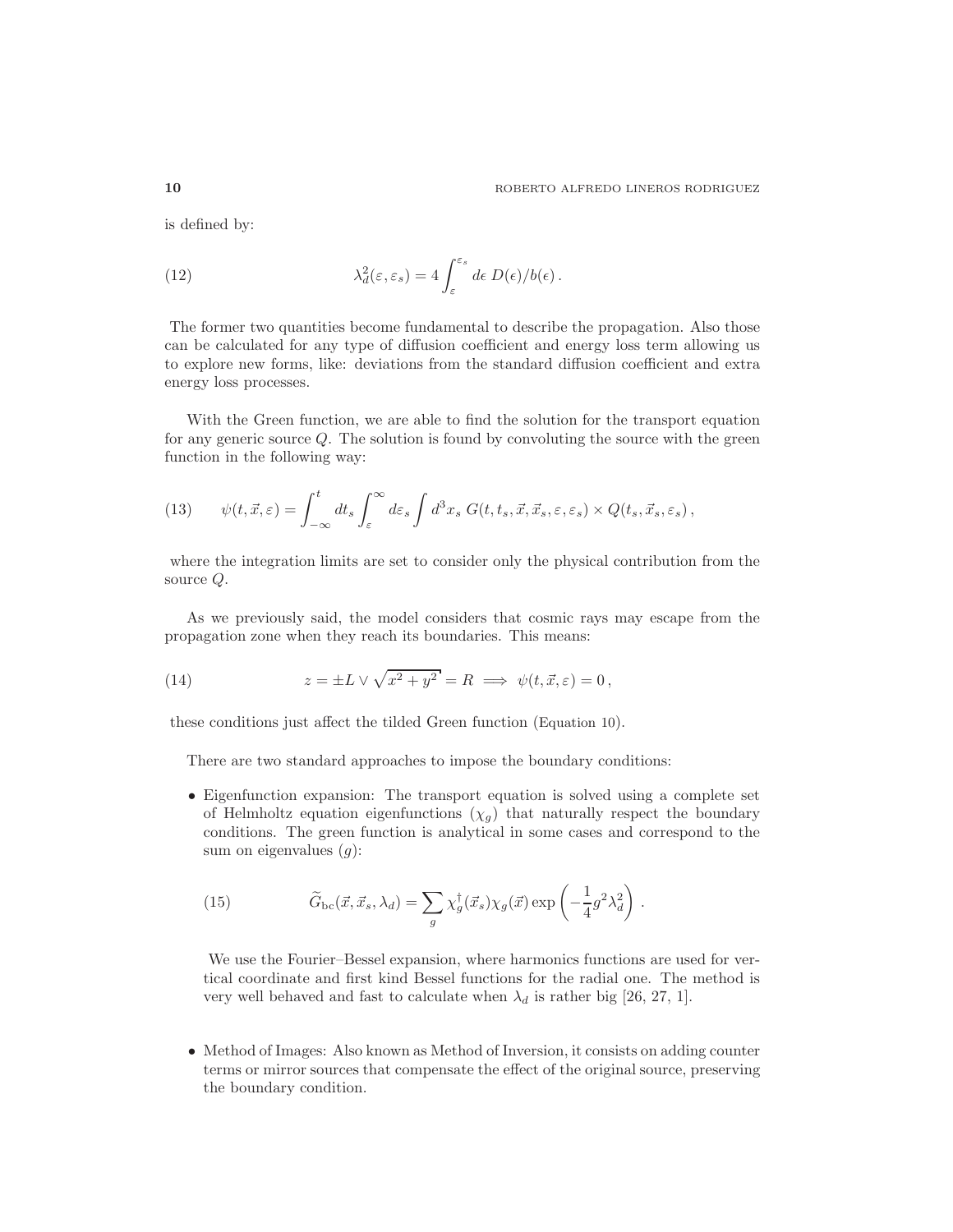For the vertical coordinate, we include an infinite number of mirror sources transforming the green function into a sum:

(16) 
$$
\widetilde{G}_{\text{vertical bc}}(\vec{x}, \vec{x}_s, \lambda_d) = \sum_{n=-\infty}^{\infty} (-1)^n \widetilde{G}(\vec{x}, \vec{x}_{s,n}, \lambda_d),
$$

where  $\vec{x}_{s,n} = (x_s, y_s, 2Ln + (-1)^n z_s)$  and  $\hat{G}$  is the free space tilded green function (Equation 10). This form is very efficient for small values of  $\lambda_d$  and complements the expansion in harmonic functions.

The Green function that respects radial boundary conditions is obtained by add just one extra counter term:

(17) 
$$
\widetilde{G}_{\text{radial bc}}(\vec{x}, \vec{x}_s, \lambda_d) = \widetilde{G}(\vec{x}, \vec{x}_s, \lambda_d) - \widetilde{G}(\vec{\sigma}, \vec{\sigma}_s, \lambda_d)
$$

where  $\vec{\sigma} = (\beta x, \beta y, z), \ \vec{\sigma}_s = (\frac{x_s}{\beta}, \frac{y_s}{\beta})$  $\frac{y_s}{\beta}, z_s$ ) and  $\beta^2 = \frac{x_s^2 + y_s^2}{R}$  $\frac{\partial s}{\partial R}$ .

We remark that this Green function works for all values of  $\lambda_d$  and does not need any kind of special symmetry like the Bessel expansion.

3.4. SPACE OF PARAMETERS OF THE MODEL. – The two–zone propagation model is also used for studying nuclei cosmic rays. Previous studies on the ratio Boron and Carbon  $(B/C)$  constraint the space of parameters to a volume which is fully compatible with current observations in many other species. We use the allowed space of parameters to study positron and electron cosmic rays consistently and systematically with respect to cosmic rays propagation (details in [20, 28]).

#### 4. – Positron cosmic rays from dark matter annihilation

Secondary positrons and electrons are produced in the Milky Way from the interaction of nuclei cosmic rays on the interstellar gas [29] and are an important tool for the comprehension of cosmic-ray propagation [20]. Data on the cosmic positron flux (often reported in terms of the positron fraction) have been collected by several experiments [30, 31, 32, 33, 34, 35].

We point out the HEAT balloon experiment [30] that has mildly indicated a possible positron excess at energies larger than 10 GeV with respect to the current – at that moment – calculations for the secondary component [29]. In October 2008, the latest results of PAMELA experiment [36] have confirmed and extended this feature [37].

Different astrophysical contributions to the positron fraction in the 10 GeV region have been explored [30], but only accurate and energy extended data could confirm the presence of a bump in the positron fraction and its physical interpretation. Alternatively, it has been conjectured that the possible excess of positrons found in the HEAT data could be due to annihilation of dark matter in the galactic halo [25, 3]. Although, this interpretation is limited by uncertainties in the halo structure and in the cosmic rays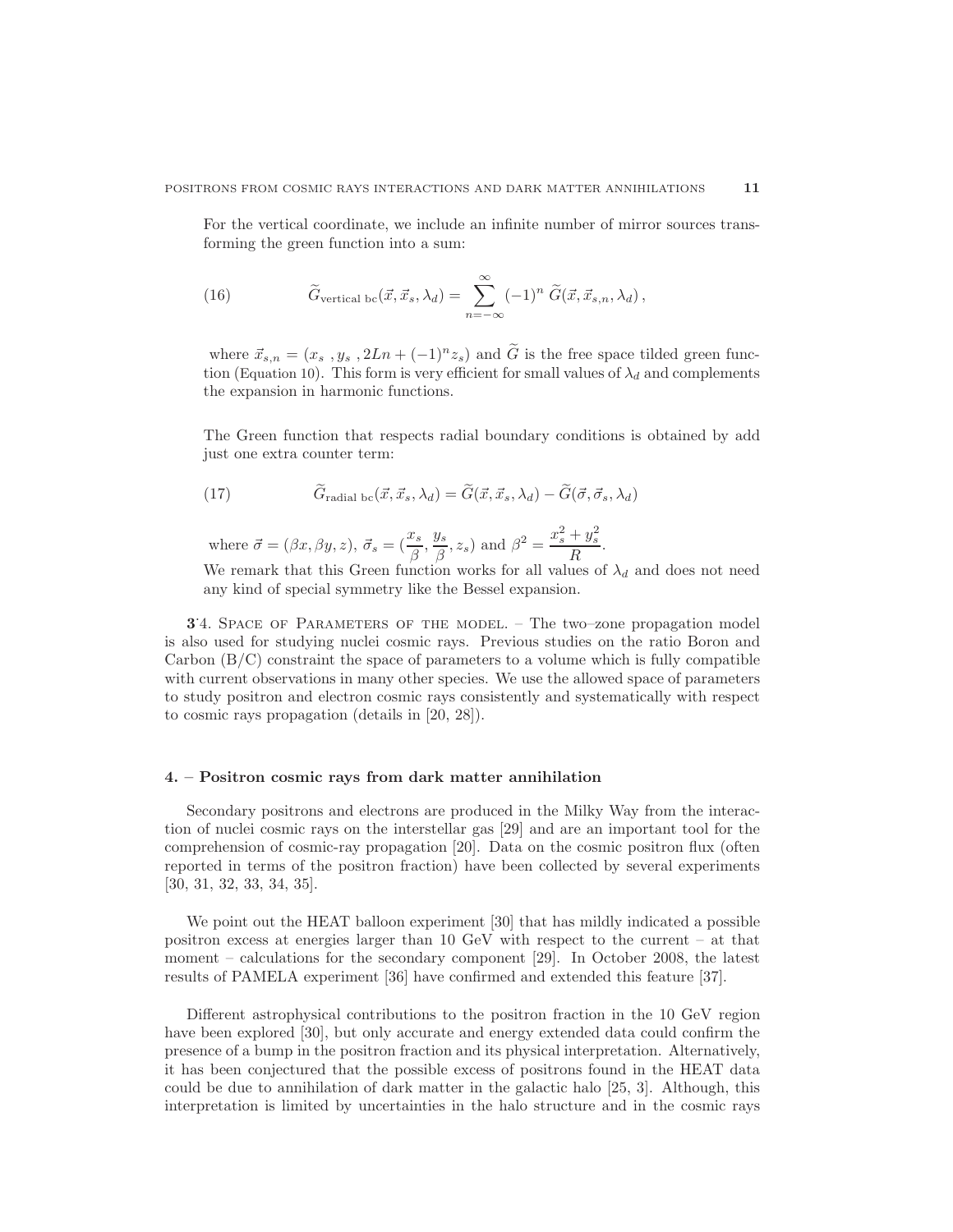| Halo model                                                             |  | $r_s$ [kpc] |
|------------------------------------------------------------------------|--|-------------|
| Cored isothermal [38]<br>Navarro, Frenk $&$ White [39]<br>Moore $[40]$ |  | 20<br>30    |

TABLE II. – Dark matter distribution profiles in the Milky Way.

propagation modeling.

This section is based on our work [26]. We study the propagation of the positrons related to dark matter annihilations in connection with the study of the uncertainties due to propagation models compatible with B/C measurements [20].

4 . 1. dark matter annihilation like source of positrons. – According to the various supersymmetric theories, the annihilation of a dark matter particles points to the direct production of an electron-positron pair or to the production of many species subsequently decaying into photons, neutrinos, hadrons and positrons.

In our study, we consider four possible annihilation channels which would appear in any model of dark matter. The first corresponds to direct production of a  $e^+e^-$  pair and it is better motivated in theories with universal extra-dimension [41, 42, 43]. We alternatively consider annihilations into  $W^+W^-$ ,  $\tau^+\tau^-$  and  $b\bar{b}$  pairs.

For any annihilation channel, the source term is written as:

(18) 
$$
q_{\rm dm}(\vec{x}, \varepsilon_e) = \eta \langle \sigma v \rangle \left( \frac{\rho(\vec{x})}{m_{\chi}} \right)^2 \frac{dn}{d\varepsilon_e},
$$

where the  $\eta$  is a quantum coefficient which depends on whether the particle is or not its own antiparticle.  $\langle \sigma v \rangle$  corresponds to the thermally averaged annihilation cross section, its value depends on the specific supersymmetric model and it is also constrained by cosmology [44, 45]. We have actually taken here a benchmark value of  $2.1 \times 10^{-26}$  cm<sup>3</sup> sec<sup>-1</sup> which leads to a relic abundance of  $\Omega_{\chi} h^2 \sim 0.14$  (in agreement with the WMAP observations [46, 47]). The dark matter mass value  $(m<sub>x</sub>)$  is still unknown but for the case of neutralinos, theoretical arguments as well as the LEP and WMAP results constrain its mass to range from a few GeV [48, 49, 50, 51] up to a few TeV. Keeping in mind the positron excess, we explore the cases with a dark matter mass of 100 GeV and 500 GeV.

 $dn/d\varepsilon_e$  represents the multiplicity distribution of electrons (positrons) per single annihilation (details in [1]).

The astronomical ingredient on the source term (Equation 18) is the dark matter distribution  $\rho(\mathbf{x})$  inside the Milky Way halo. We have considered the generic profile:

(19) 
$$
\rho(r) = \rho_{\odot} \left(\frac{r_{\odot}}{r}\right)^{\gamma} \left(\frac{1 + (r_{\odot}/r_s)^{\alpha}}{1 + (r/r_s)^{\alpha}}\right)^{(\beta - \gamma)/\alpha},
$$

where  $r_{\Omega} = 8.5$  kpc is the galactocentric distance of the Solar System. Note that r denotes the radius in spherical coordinates. The local dark matter density has been set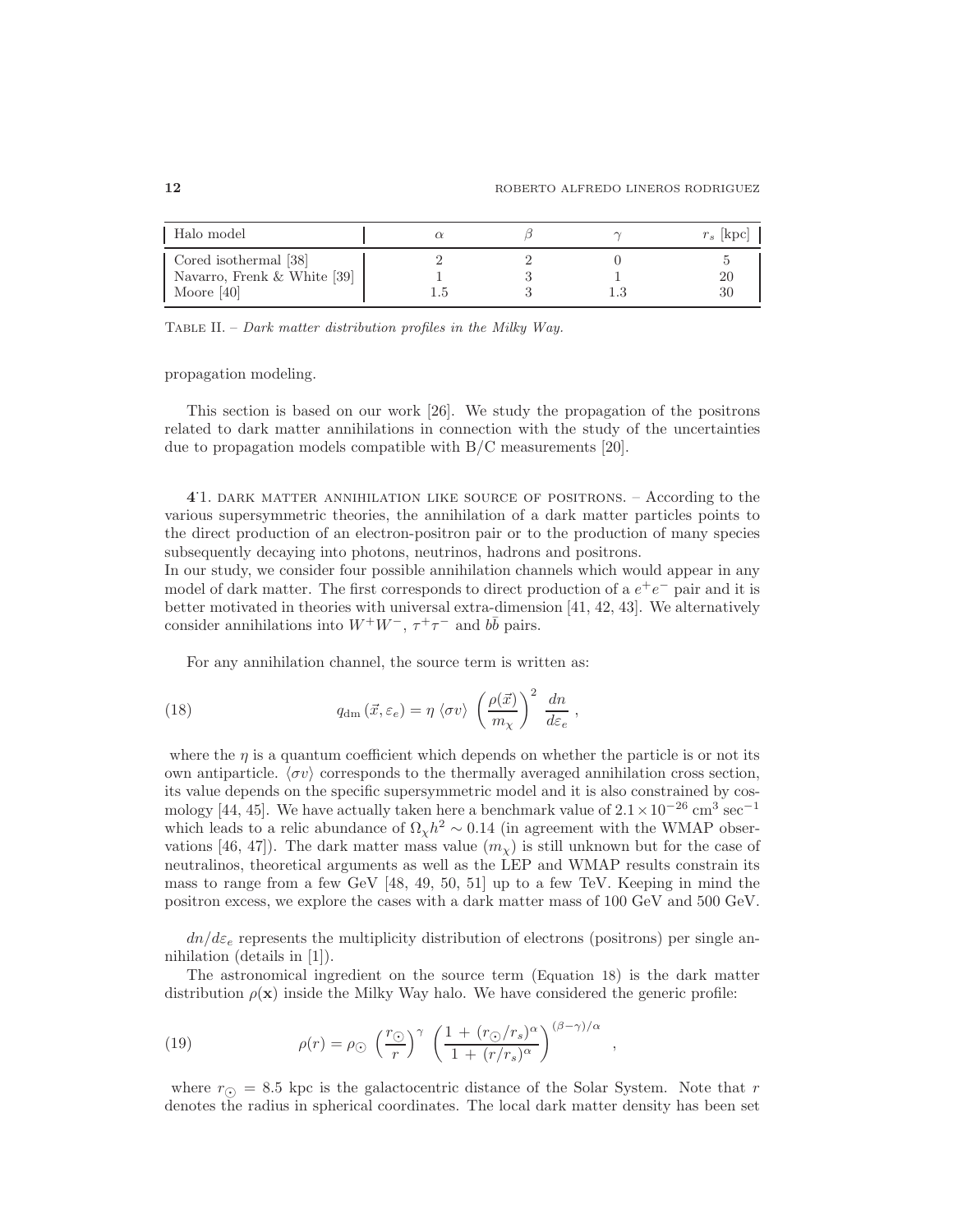equal to  $\rho_{\odot} = 0.3 \text{ GeV cm}^{-3}$  [52]. We discussed three profiles: an isothermal cored distribution [38] for which  $r_s$  is the radius of the central core, the Navarro, Frenk and White profile [39] (hereafter NFW) and Moore's model [40]. However, some studies point out to that the central cusp may be less favorable in spiral galaxies and proposed a universal dark matter distribution [53, 54]. The NFW and Moore profiles have been numerically established thanks to N-body simulations. In the case of the Moore profile, the index  $\gamma$  lies between 1 and 1.5 and we have chosen a value of 1.3 (Table II) which is more representative.

The possible presence of dark matter substructures inside these smooth distributions enhances the annihilation signal by the so–called boost factor, although the boost factor value is still open to debate [55, 56, 57]. It has recently been shown that the boost factor due to substructures in the dark matter halo depends on the positron energy and on the statistical properties of the dark matter distribution [58]. In addition, it has been pointed out that its numerical values is quite modest [59], being of the order of 10–30.

4 . 2. the positron flux and fraction. – Using the source term (Equation 18), we calculate the propagated positrons flux for many cases (Figure 5):

- Annihilation channels: The nature of dark matter fixes somehow the annihilation channel. We observe how channels – like the direct production one – produce harder spectra than channels involving quarks because positron are produced with energy equal to dark matter particle mass. This is directly related to the multiplicity distributions. Positrons in quark–antiquark channels come from hadronization processes and produce softer spectra with behavior similar to a power law:  $\varepsilon_e^{-3\pm0.8}$ . On the other hand, channels involving muons or gauge boson  $W^{\pm}$  produce harder spectra since positrons are produced at earlier stages, in decay chains of the original particles, taking a big fraction of the available energy.
- Propagation uncertainties: Different propagation scenarios have different impact on positron generated by dark matter annihilation. In Figure 5, we present the uncertainty band associated to the  $B/C$  analysis. We notice that the size of the band depends on the annihilation channel. The direct production case presents the largest uncertainty band at low energies because the low energy flux is the result of far-away propagated positrons and not from the very local ones. This also explains why at energies closer to 100 GeV, the uncertainty band is smaller converges to an unique curve. Other channels are less affected because very local produced positrons are not affected by the propagation parameters.

Let us stress that the positron flux obtained from annihilation of dark matter is not the only one. We need to consider other astrophysical components. Due to the nature of astrophysical processes, positrons are dominated by a secondary component, i.e. those are created from the interaction of nuclei cosmic rays with the interstellar gas.

To study the behavior of the positron signal, we include the secondary positron component and the electron flux from parametrized fluxes [25].

In Figure 6 we present the effect of the annihilation channel and propagation uncertainties on the positron fraction. We observe how channels with harder spectra are more suitable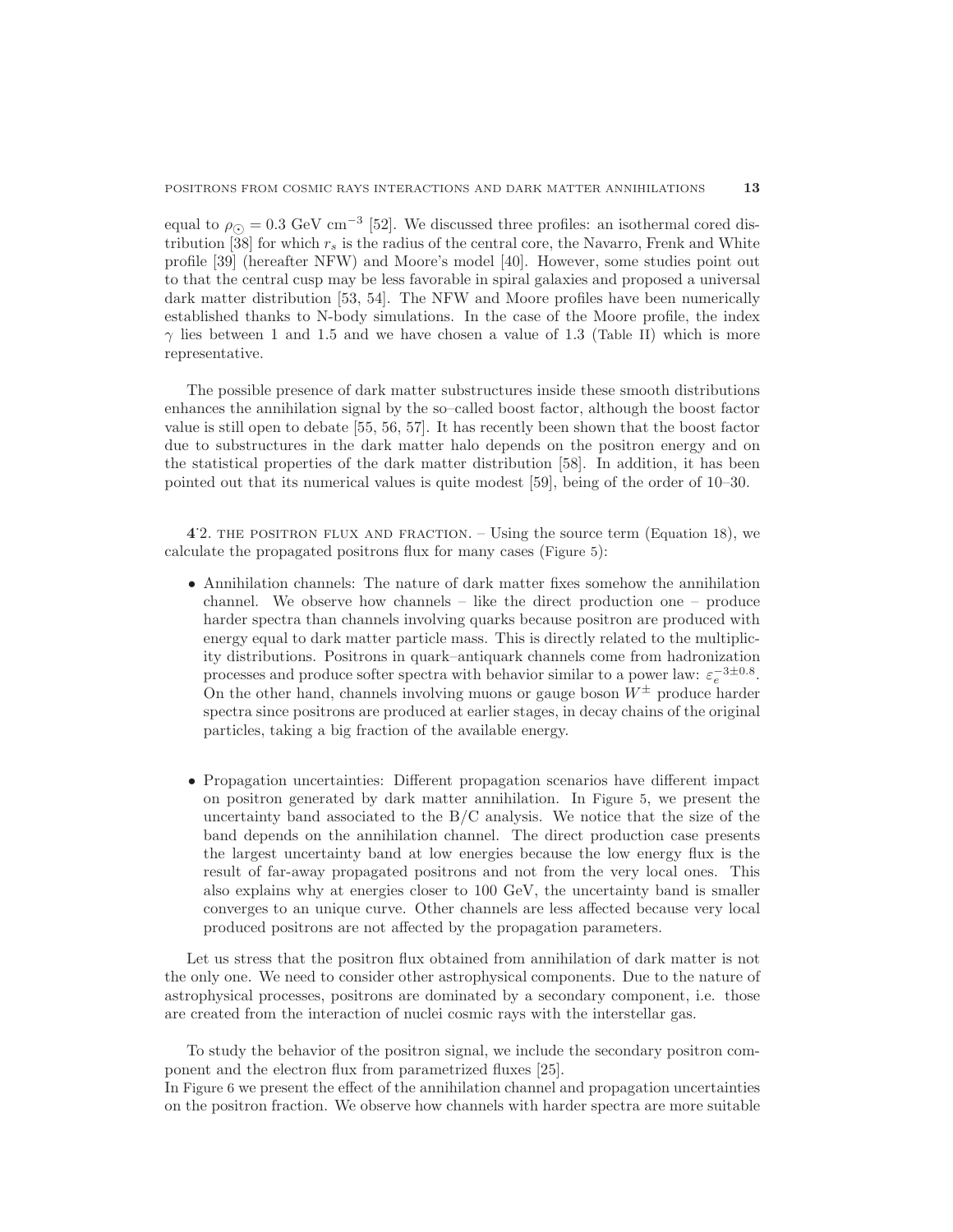

Figure 5. – Positron flux  $E^2 \Phi_{e^+}$  versus the positron energy  $\varepsilon$ , for a dark matter particle with a mass of 100 GeV and for a NFW profile (Table II). The four panels refer to different annihilation final states: direct  $e^+e^-$  production (top left),  $b\bar{b}$  (top right),  $W^+W^-$  (bottom left) and  $\tau^+\tau^-$ (bottom right). In each panel, the thick solid [red] curve refers to the best–fit choice (MED) of the astrophysical parameters. The upper [blue] and lower [green] thin solid lines correspond respectively to the astrophysical configurations which provide here the maximal (M1) and minimal (M2) flux. The numerical values of these configuration are defined in [26]. The colored [yellow] area features the total uncertainty band arising from positron propagation.

to explain the positron excess. The  $b\bar{b}$  case is less favorable because most of the positrons are at low energy, making impossible to reproduce the observations.

The uncertainties of propagation are sizable with respect to the signal from dark matter, however the impact is not enough to destroy some features arising from the annihilation channels.

## 5. – Secondary positron flux at Earth

The secondary component is the result of the interaction of cosmic rays nuclei with the interstellar gas composed mainly by hydrogen and helium. We model the interstellar gas assuming a homogeneous disk with radius equal to the galactic one and thickness of 200 pc (details in [1]).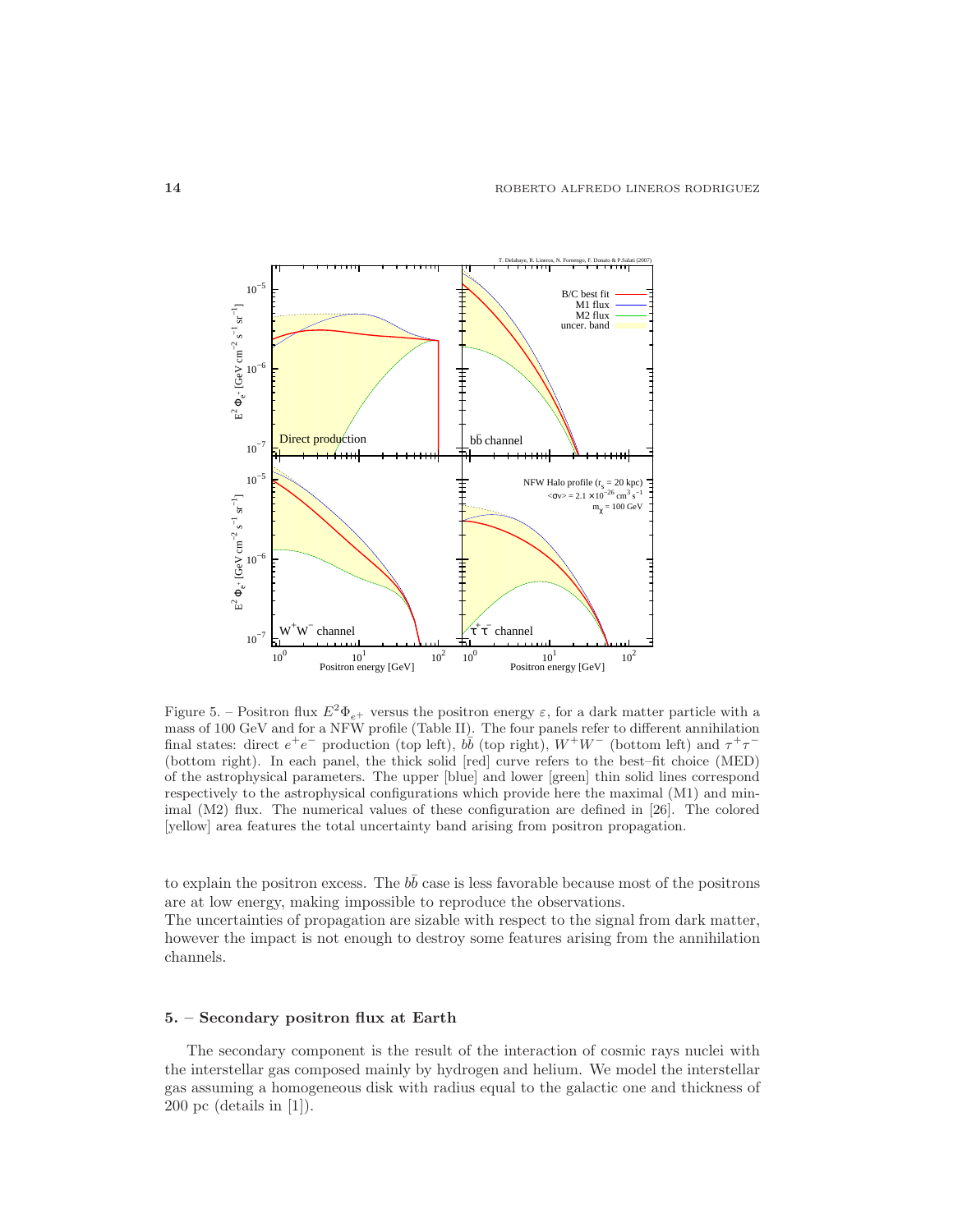

Figure 6. – Positron fraction  $e^+/(e^- + e^+)$  versus the positron detection energy  $\varepsilon$ . Notations are as in Figure 5. In each panel, the thin [brown] solid line stands for the background [25, 29] whereas the thick solid [red] curve refers to the total positron flux where the signal is calculated with the best–fit choice (MED) of the astrophysical parameters. Experimental data from HEAT [30], AMS [32, 33], CAPRICE [34] and MASS [35] are also plotted.

The source term of secondary electrons and positrons coming from interaction of proton cosmic rays with hydrogen is:

(20) 
$$
q_{pH}(\mathbf{x}, \varepsilon_e) = 4\pi \ n_H(\mathbf{x}) \int d\varepsilon_p \ \Phi_p(\mathbf{x}, \varepsilon_p) \ \frac{d\langle \eta \sigma \rangle_{pH}}{d\varepsilon_e}(\varepsilon_p, \varepsilon_e) \ ,
$$

where  $n_H$  is the hydrogen number density,  $\Phi_p$  is the proton flux (details in [1]), and  $\langle \eta \sigma \rangle$  represents the inclusive cross section of the process  $p + p \to e^+(e^-) + X$  discussed and calculated in Section 2. Let us remained that the inclusive cross section, in our case, comes from the invariant cross section parameterizations of Badhwar et al. [9], Tan and Ng [12], and Kamae et al. [14].

Let us stress that the complete positron and electron source term is the sum of all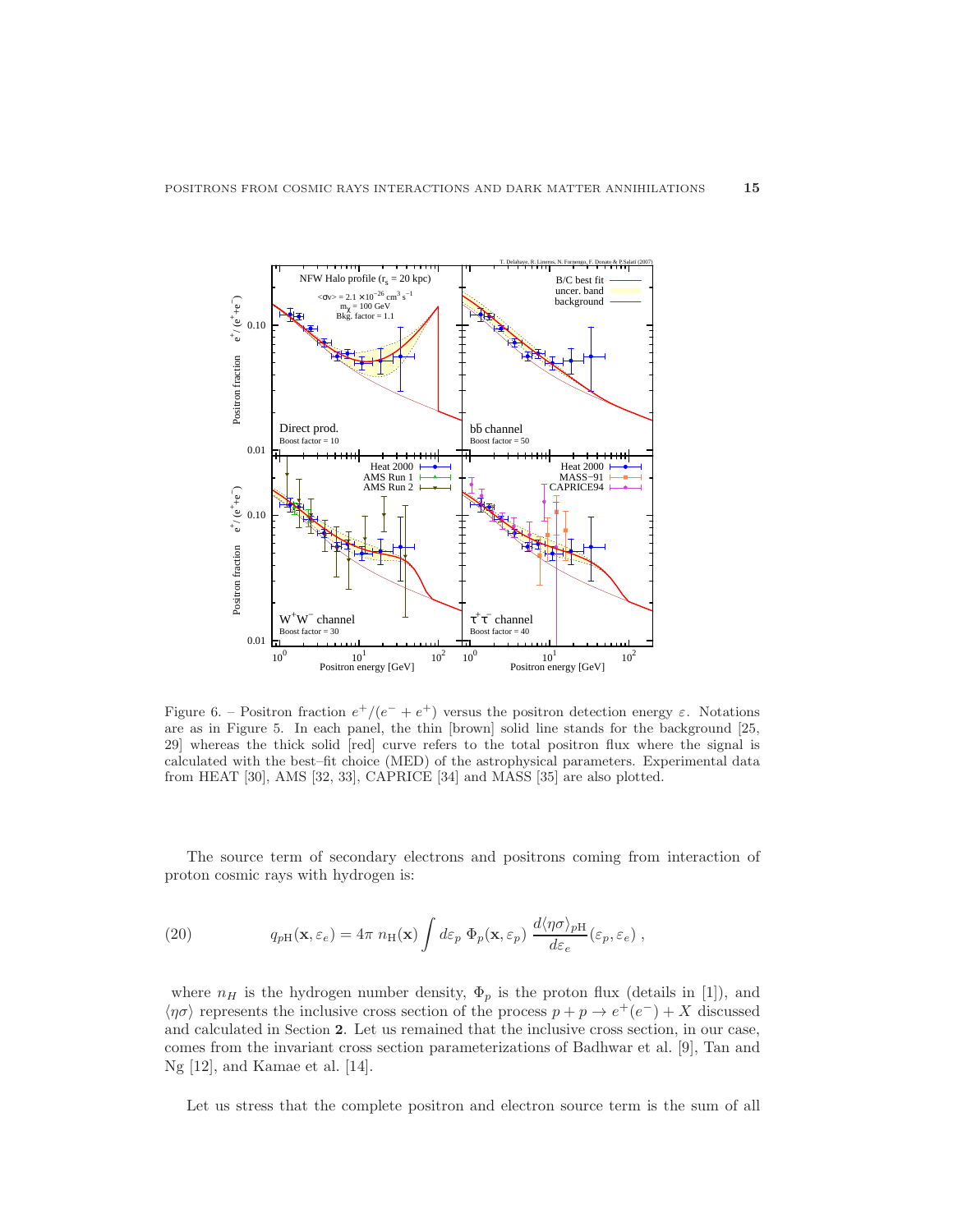

Figure 7. – Interstellar electron and positron fluxes  $\varepsilon^3 \Phi_e$  for the MED set versus energy. The curves correspond to fluxes calculated from Nuclei CR interactions with the ISM. Each curve represents a different nuclear cross section and Nuclei CR flux parameterization. Also the Strong et al. [25] flux parameterizations are shown. The uncertainty band related to those parameterization is plotted (yellow band) as well.

contributions from proton, alpha particles, hydrogen and helium:

(21) 
$$
q_{\text{full}}(\mathbf{x}, \varepsilon_e) = 4\pi \sum_{i=\text{H,He}} \sum_{j=p,\alpha} n_i(\mathbf{x}) \int d\varepsilon_j \ \Phi_j(\varepsilon_j) \ \frac{d\langle \eta \sigma \rangle_{ji}}{d\varepsilon_e}(\varepsilon_j, \varepsilon_e) \ ,
$$

where the inclusive cross sections for processes  $p+He$ ,  $\alpha+H$  and  $\alpha+He$  are estimated by scaling proton–hydrogen cross section:

(22) 
$$
\frac{d\langle\eta\sigma\rangle_{ij}}{d\varepsilon_e}(\varepsilon_j,\varepsilon_e) = s_f \frac{d\langle\eta\sigma\rangle_{pH}}{d\varepsilon_e}(\frac{\varepsilon_j}{A_j},\varepsilon_e) ,
$$

where  $A_j$  is the mass number of the incident particle and  $s_f$  are scaling factors [60, 61].

5 . 1. secondary positron and positron fraction. – The propagation of secondary positrons is realized according to the two-zone propagation model (section Section 3). Similar to the case of annihilation of dark matter, we study the effects of uncertainties related to nuclear physics and propagation. In Figure 7, we present secondary electrons and positrons obtained from the three nuclear parameterization: Badhwar et al. [9], Tan and Ng  $[12]$  and Kamae et al.  $[14]$ . We observe that at high energy ( $> 10 \text{GeV}$ ) all cases converge because at that energies all three parameterizations converge due to most of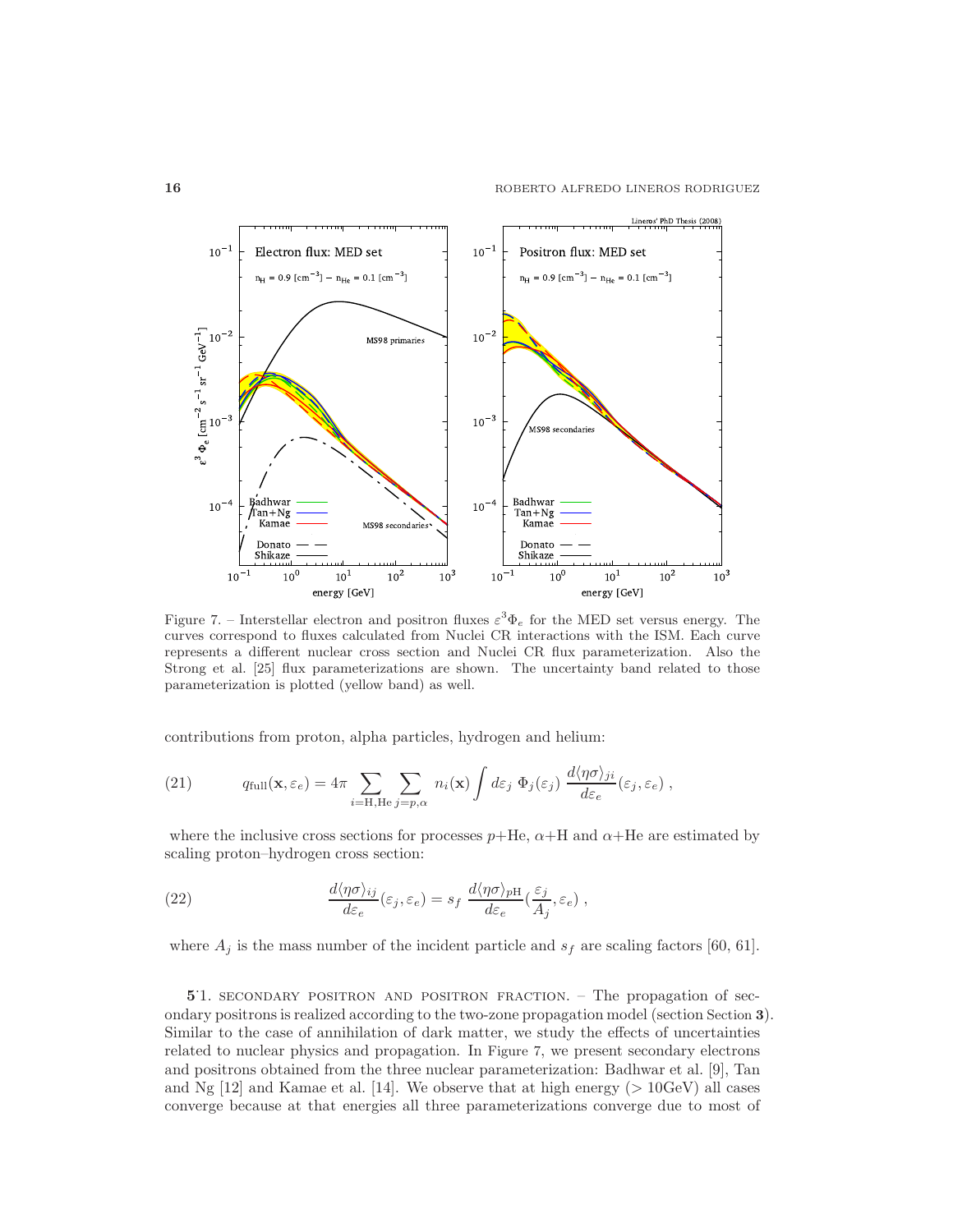

Figure 8. – Secondary positron flux  $\varepsilon^{3.5}\Phi_{e+}$  versus positron energy. Positron fluxes were calculated using proton and alpha CR fluxes from Donato et al. [62] and Shikaze et al. [8] with the Tan et al. cross section parameterization [12].

experimental data is in this range. At low energy, we observe how differences on the nuclear parameterization affect the propagated positrons and electrons. Nevertheless, this effect is not so important because it occurs in the energy range where solar modulation dominates.

Moreover, we can not forget the presence of the uncertainties related to propagation. Figure 8 shows the secondary positron flux versus positron energy. We consider the whole space of parameter compatible with the  $B/C$  analysis [20], obtaining that the estimated flux encompasses the data. This confirms the compatibility among electron–positron cosmic ray propagation with nuclei cosmic rays case from the propagation point of view.



Figure 9. – Positron fraction as a function of the positron energy, for a soft and hard electron spectrum. Data are taken from CAPRICE [34], HEAT [30], AMS [33], MASS [35] and PAMELA [37].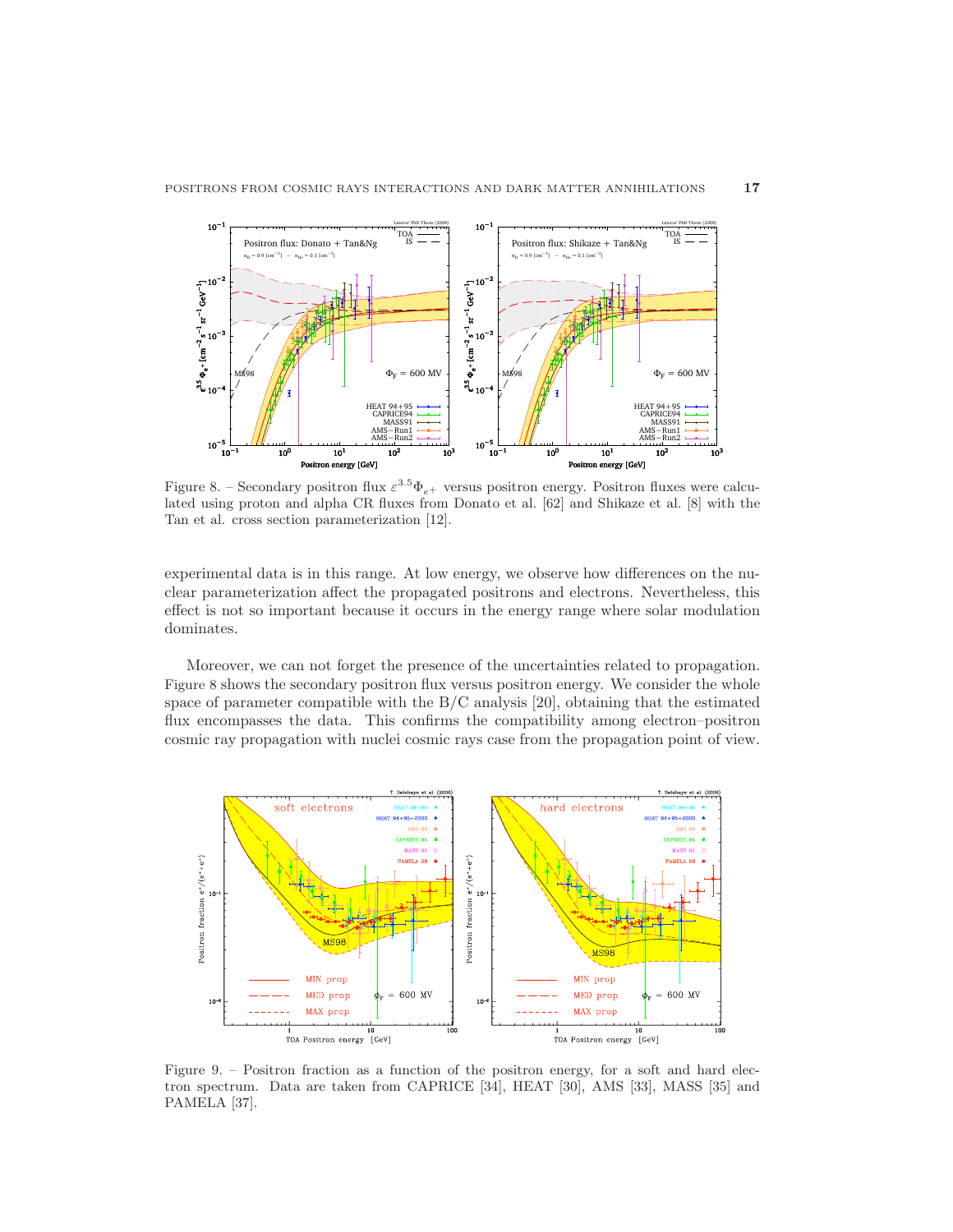The natural extension of the analysis is to calculate the positron fraction. Using the calculated secondary flux and the total electron flux estimated from observation like AMS, we observe how the positron fraction is highly sensitive to small variation in the electron flux (Figure 9). We find that harder spectra makes stronger the evidence of positron excess, however a softer electron spectra makes possible to explain the raise in the faction using mainly secondary positrons.

This study points towards a more detailed study on the electron flux which has been recently addressed in Ref. [24].

#### 6. – Conclusions

During the last years, many of the latest cosmic rays experiments have shown very interesting results that are pushing to new frontiers the knowledge about the galactic environment and the origin of the GeV–TeV cosmic rays. And of course, the case of electron and positron cosmic rays is not an exception.

Dark matter annihilation is a very exciting possibility to explain the positron excess, which is not sufficiently explained by contributions from secondary positrons. In our works, we studied propagation uncertainties associated to the analysis made on cosmic rays nuclei  $(B/C)$ . These uncertainties affect considerably the signal coming from annihilation of dark matter, however, most of the characteristics related to the annihilation were not significantly modified. This fact is promising for further analysis on the signal.

To go deeper in the analysis, we studied the secondary production of positrons. We considered uncertainties related to nuclear physics in addition to the ones related to propagation. One of the first results was that secondary positron production is compatible with current measurements and with the B/C analysis, which is remarkable considering that we proposed that cosmic ray propagation is common for all the species.

In both studies, the positron fraction was analyzed. Dark matter annihilation scenario is able to explain it, although, the lack of precision from the theoretical point of view makes hard to identify an exotic component present in it. Moreover, the positron fraction is very sensitive to variations in the electron flux.

We stress the necessity to re-estimate secondary and primary electron component, and to consider already known sources, especially pulsars, in order to discard/confirm possible presence of an undiscovered component, like the case of dark matter annihilations.

∗ ∗ ∗

R.L. acknowledges the Comisión Nacional de Investigación Científica y Tecnológica (CONICYT) of Chile for Ph.D. scholarship N◦ BECAS-DOC-BIRF-2005-00, the International Doctorate on AstroParticle Physics (IDAPP), and the Istituto Nazionale di Fisica Nucleare (INFN) for the Fubini award. Work supported by research grants funded jointly by Ministero dell'Istruzione, dell'Università e della Ricerca (MIUR), by Università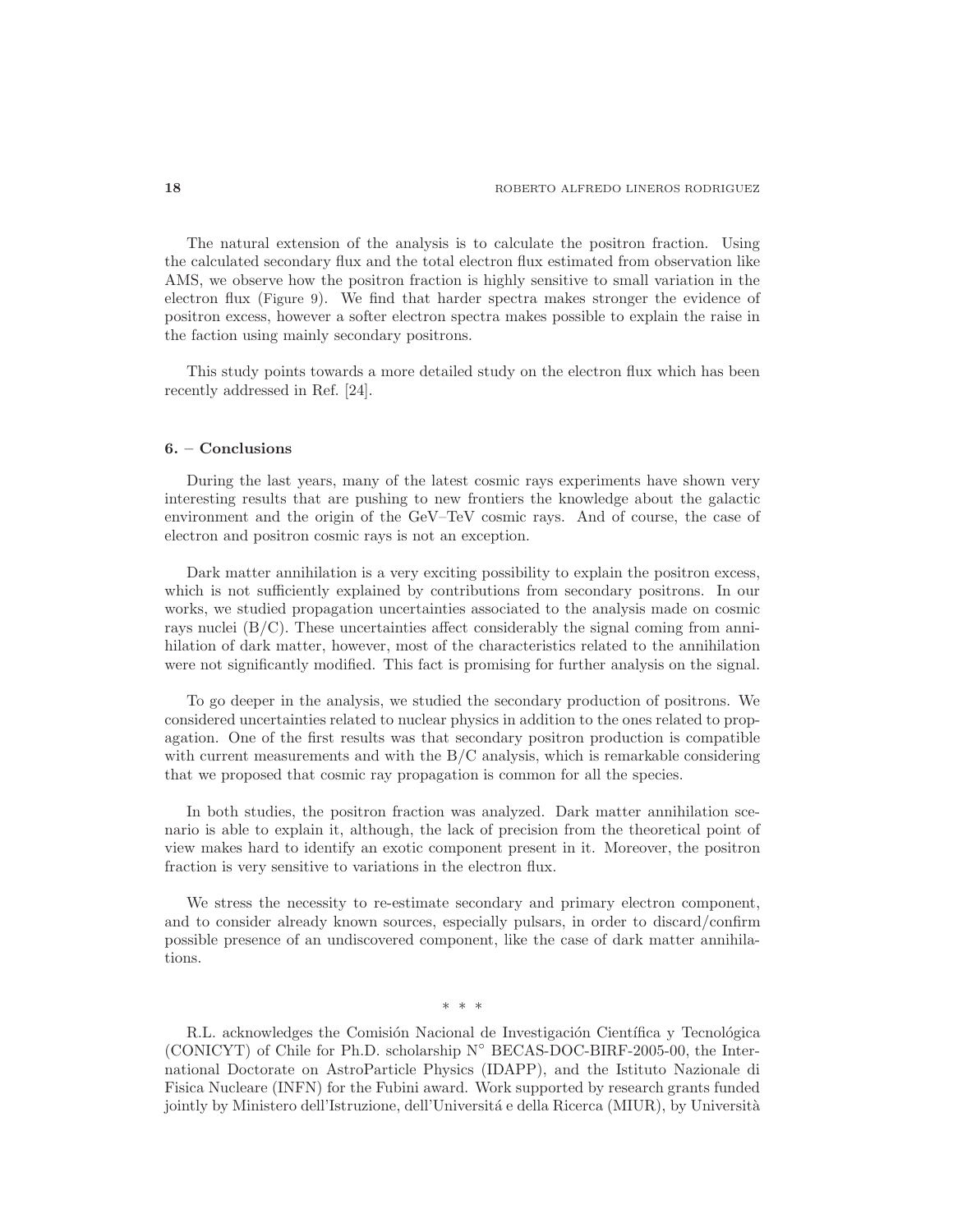di Torino (UniTO), by Istituto Nazionale di Fisica Nucleare (INFN) within the Astroparticle Physics Project, by the Italian Space Agency (ASI) under contract N◦ I/088/06/0.

#### REFERENCES

- [1] R.A. Lineros, (2008), arXiv:0812.4272.
- [2] I. Büsching, C. Venter and O.C. de Jager, Advances in Space Research  $42$  (2008)  $497$ .
- [3] D. Hooper and J. Silk, Phys. Rev. D71 (2005) 083503, hep-ph/0409104.
- [4] S.L. Thorndike, Publ. Astron. Soc. Pac. 42 (1930) 99.
- [5] G.B. Field, D.W. Goldsmith and H.J. Habing, Astrophys. J. Lett. 155 (1969) L149+.
- [6] J.S. Lyman, Physical Processes in the Interstellar Medium (Wiley-Interscience (ISBN: 0471293350), 1998).
- [7] K.M. Ferriere, Rev. Mod. Phys. 73 (2001) 1031, astro-ph/0106359.
- [8] Y. Shikaze et al., Astropart. Phys. 28 (2007) 154, astro-ph/0611388.
- [9] G.D. Badhwar, S.A. Stephens and R.L. Golden, Phys. Rev. D15 (1977) 820.
- [10] S.A. Stephens and G.D. Badhwar, Astrophys. Space. Sci. 76 (1981) 213.
- [11] L.C. Tan and L.K. Ng, International Cosmic Ray Conference, volume 5 of International Cosmic Ray Conference, pp. 5–8, 1983.
- [12] L.C. Tan and L.K. Ng, J. Phys. G9 (1983) 1289.
- [13] T. Abe et al., Proceedings of 22nd Texas Symposium on Relativistic Astrophysics at Stanford University, 2004, Prepared for 22nd Texas Symposium on Relativistic Astrophysics at Stanford University, Stanford, California, 13-17 Dec 2004.
- [14] T. Kamae, T. Abe and T. Koi, Astrophys. J. 620 (2005) 244, astro-ph/0410617.
- [15] T. Kamae et al., Astrophys. J. 647 (2006) 692, astro-ph/0605581.
- [16] T. Sjostrand et al., Comput. Phys. Commun. 135 (2001) 238, hep-ph/0010017.
- [17] F.W. Stecker, SAO Special Report 260 (1967).
- [18] F.W. Stecker, Astrophys. Space. Sci. 6 (1970) 377.
- [19] V.L. Ginzburg, I.M. Khazan and V.S. Ptuskin, Astrophys. Space. Sci. 68 (1980) 295.
- [20] D. Maurin et al., Astrophys. J. 555 (2001) 585, astro-ph/0101231.
- [21] O. Klein and Y. Nishina, Z. f. Phys. 52 (1929) 853.
- [22] G.R. Blumenthal and R.J. Gould, Reviews of Modern Physics 42 (1970) 237.
- [23] G.R. Blumenthal, Physical Review D 3 (1971) 2308.
- [24] T. Delahaye et al., (2010), arXiv:1002.1910 [astro-ph.HE].
- [25] E.A. Baltz and J. Edsjo, Phys. Rev. D59 (1999) 023511, astro-ph/9808243.
- [26] T. Delahaye et al., Phys. Rev. D77 (2008) 063527, arXiv:0712.2312.
- [27] T. Delahaye et al., (2008), arXiv:0809.5268.
- [28] D. Maurin and R. Taillet, Astron. Astrophys. 404 (2003) 949, astro-ph/0212113.
- [29] I.V. Moskalenko and A.W. Strong, Astrophys. J. 493 (1998) 694, astro-ph/9710124.
- [30] HEAT Collab., S.W. Barwick et al., Astrophys. J. 482 (1997) L191, astro-ph/9703192.
- [31] S.P. Ahlen et al., Nucl. Instrum. Meth. A350 (1994) 351.
- [32] J. Alcaraz et al., Physics Letters B 484 (2000) 10.
- [33] AMS-01, M. Aguilar et al., Phys. Lett. B646 (2007) 145, astro-ph/0703154.
- [34] M. Boezio et al., Astrophys. J. 532 (2000) 653.
- [35] C. Grimani et al., Astron. Astrophys. 392 (2002) 287.
- [36] M. Boezio et al., Nucl. Phys. Proc. Suppl. 134 (2004) 39.
- [37] O. Adriani et al., (2008), arXiv:0810.4995.
- [38] J.N. Bahcall and R.M. Soneira, Astrophys. J. Suppl. 44 (1980) 73.
- [39] J.F. Navarro, C.S. Frenk and S.D.M. White, Astrophys. J. 490 (1997) 493, astroph/9611107.
- [40] J. Diemand, B. Moore and J. Stadel, Mon. Not. Roy. Astron. Soc. 353 (2004) 624, astroph/0402267.
- [41] H.C. Cheng, K.T. Matchev and M. Schmaltz, Phys. Rev. D66 (2002) 036005, hepph/0204342.